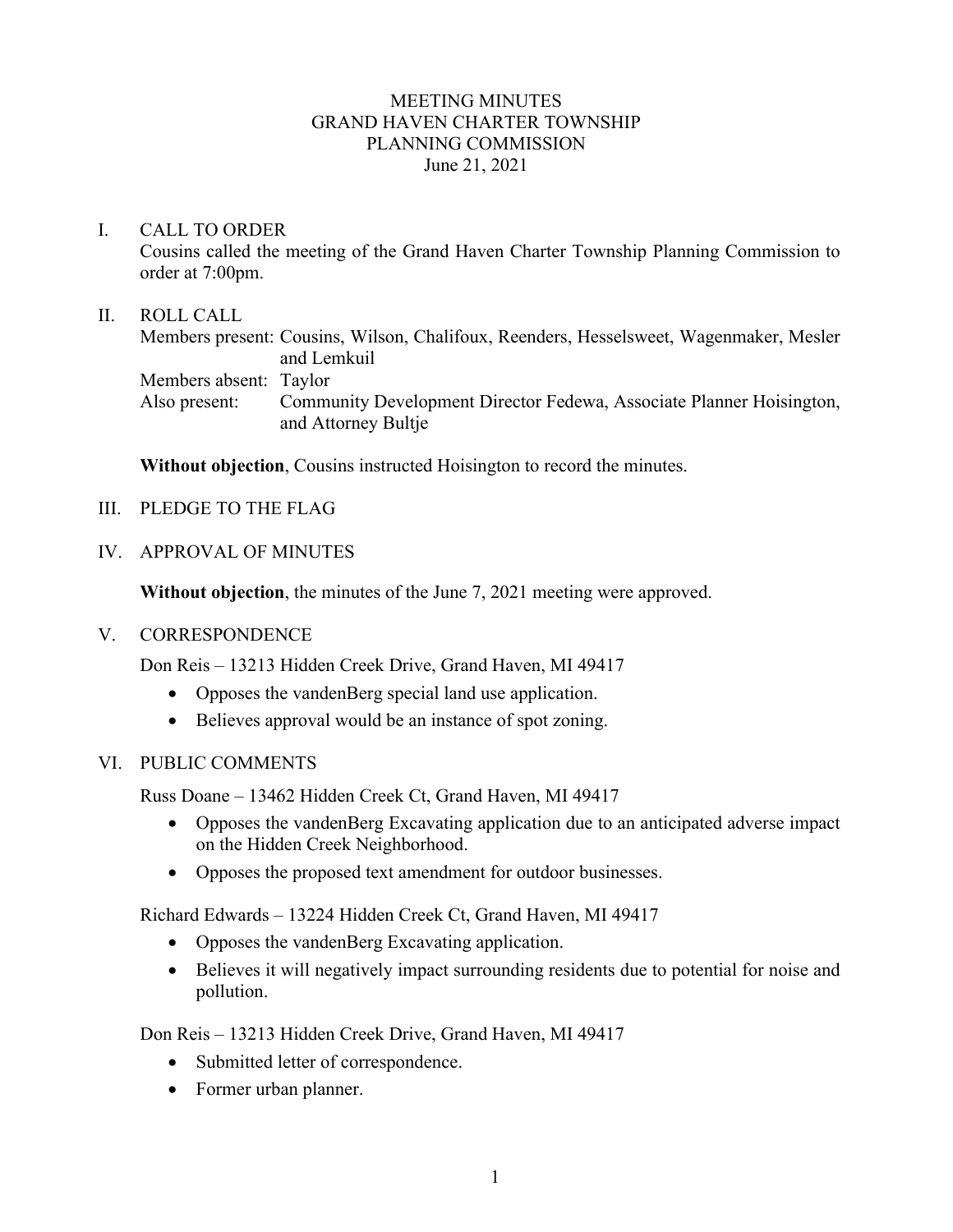• Believes approval of the vandenBerg Special Land Use application violates the future land use map and would be spot zoning.

Susan Robertson – 13252 Hidden Creek Drive, Grand Haven, MI 49417

- Was on the Planning Commission during the time when a similar use was established on US-31.
- Noted many issues with violations from the special land use, but the new owners have been doing a good job.
- Believes the Township does not have a good history of enforcing conditions of approval for special land uses.

Dan Bradbury – 13490 Hidden Creek Court, Grand Haven, MI 49417

- Opposes the vandenBerg Excavating application.
- Shared concerns over traffic congestion on Ferris Street and the potential impact on young drivers.

Attorney Bultje clarified two subjects:

- The special land use application is not an example of spot zoning because the land is not being rezoned.
- A text amendment does not rezone a property.

## VII. PUBLIC HEARING

# A. Rezoning – Stillwater Development – Winans Street – AG to RR

Cousins opened the hearing at 7:13pm.

Fedewa provided an overview through a memorandum dated June 15<sup>th</sup>.

The applicant, Kelly Kuiper of Stillwater Development, was present to answer any questions and provided the following information:

- The requested application is consistent with the future land use designation of Rural Residential.
- The parcel is bisected by Little Pigeon Creek and has significant wetlands and floodplains present.
- The parcel is granted up to 9 divisions by right, but divisions are limited by the lot width/depth ratio requirements. The 6 proposed lots maximize the buildable land for sellable parcels.
- Is agreeable to a contract rezoning based on the proposed divisions.

Following the initial discussions, the Chair opened the public comment period:

Harold Englund –  $10568$   $168<sup>th</sup>$  Avenue, West Olive, MI 49460

• Property has wetlands, floodplains, and is a spring fed cold water stream that are essential for spawning.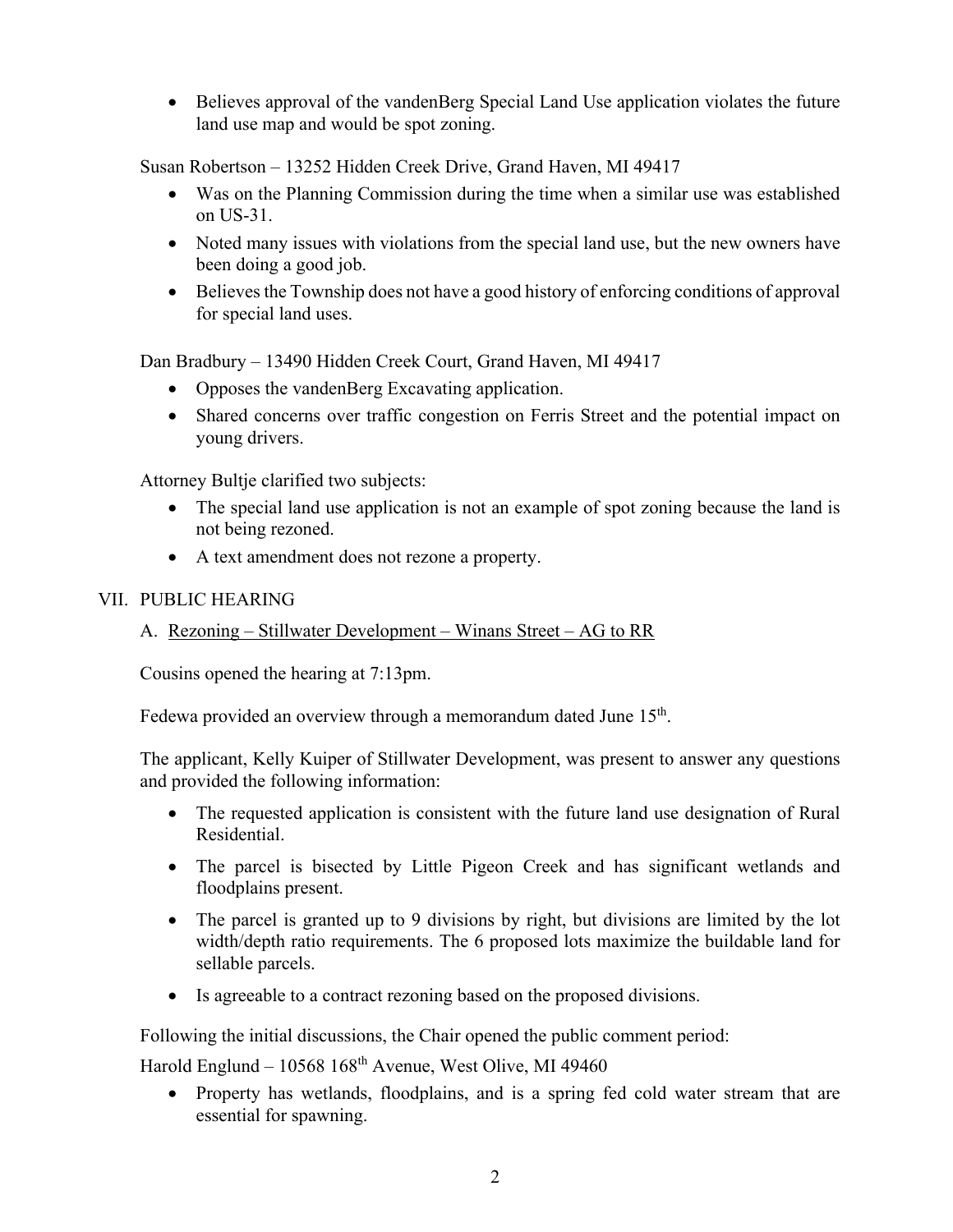• Shared concerns about protecting the natural resources on site.

Laura Newman –  $10574~168$ <sup>th</sup> Avenue, West Olive, MI 49460

- Enjoys the peace and quiet that exists in the area.
- Noted the presence of a variety of animal species in the area that need to be protected.

Dave Newman –  $10574~168^{\text{th}}$  Avenue, West Olive, MI 49460

- Adjacent property owner.
- Enjoys the wildlife in the area.
- Shared concerns about over developing the area.

Dean Reisner – 16555 Pierce Street, West Olive, MI 49460

- Adjacent property owner.
- Rural Residential is not appropriate zoning for the area.
- Lack of utilities in the area.
- The area is not ripe for development yet a similar lot was planted as a blueberry field and is expected to remain in that state for many years.
- The proposed divisions are not binding after the rezoning.

Jon Bagley – 16552 Winans Street, West Olive, MI 49460

- Notes the remainder parcel is almost entirely encumbered by floodplains.
- Questioned if it was feasible to build on the remainder parcel.

There being no further comments, Cousins closed the hearing at 7:31pm.

# VIII. OLD BUSINESS

# A. Rezoning – Stillwater Development – Winans Street – AG to RR

The Planning Commission asked Attorney Bultje to explain contract rezoning.

- The proposed land division plan that accompanies the rezoning application is nonbinding. If the rezoning is approved the applicant may propose divisions that do not match the layout.
- Contract rezoning must be initiated by the applicant but can include written conditions that the Planning Commission may either accept or reject.
- The contract rezoning "runs with the land" and is binding on future owners.
- The Planning Commission may consider a contract rezoning to be a good solution if the applicant is willing to include the division information in a request for a contract rezoning.

The Planning Commission noted the following points of discussion:

- Shared concerns about overdeveloping the area when it may not be ripe for development.
- Discussed the buildable areas on the various lots.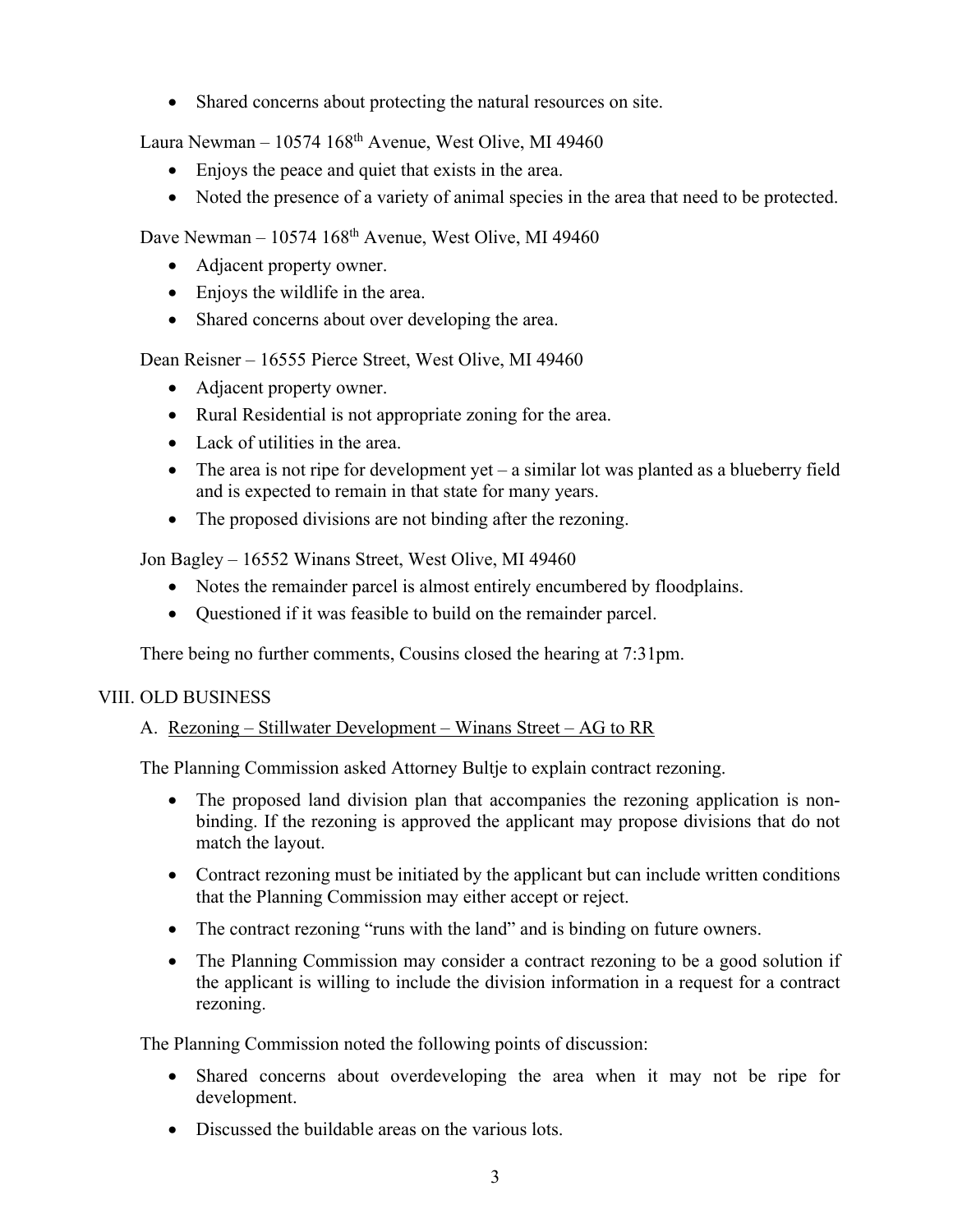- Discussion over the differences in Rural Residential, Rural Preserve, Planned Unit Development's and land division rights.
- Expressed concern about the potential for a driveway to be built over the creek on the Remainder parcel. Not in favor of any private roads being constructed. Prefer easement access on a parcel abutting Pierce Street.
- Open to contract rezoning to lock in parcel divisions as proposed by the applicant.
- Consensus to accept applicants offer of a conditional rezoning. Must table to await the written offer.

**Motion** by Wagenmaker, supported by Hesselsweet**,** to **table** the Stillwater Development rezoning application to await a written request for a contract rezoning agreement that includes proposed conditions. The agreement would be drafted by the Township Attorney for consideration by the Planning Commission. **Which motion carried unanimously.**

#### B. Text Amendment – Minimum Floor Area per Dwelling Unit

Fedewa provided an overview through a memorandum dated June  $17<sup>th</sup>$ .

Fedewa shared comments from Commissioner Taylor who was not present at the meeting. Strongly disagrees with the proposal to increase minimum floor areas. No evidence of lower home values. Support from local realtors on current size. Not all Board members agree that a lower minimum floor area is needed.

The Planning Commission noted the following points of discussion:

• Suggestion to wait on the text amendment until revisions to the Township Master Plan are completed so the topic can be addressed in more detail.

**Motion** by Wagenmaker, supported by Wilson, to **schedule a public hearing** for the proposed zoning text amendment ordinance concerning Minimum Floor Areas for Dwelling Units. Sizes are as follows: AG, RP, RR,  $R-1 = 1,100$  sqft;  $R-2 = 960$  sqft.

**Which motion carried**, as shown by the following roll call:

Ayes: Wilson, Hesselsweet, Chalifoux, Wagenmaker, Reenders, Mesler Nays: Cousins and Lemkuil Absent: Taylor

#### C. Text Amendment – Outdoor Storage

Fedewa provided an overview through a memorandum dated June 17<sup>th</sup>.

The Planning Commission noted the following points of discussion:

• Discussion over the terminology "undue hardship" in Section 12.34.A.5. Bultie recommended to provide more specific language to better define situations where discretion is merited.